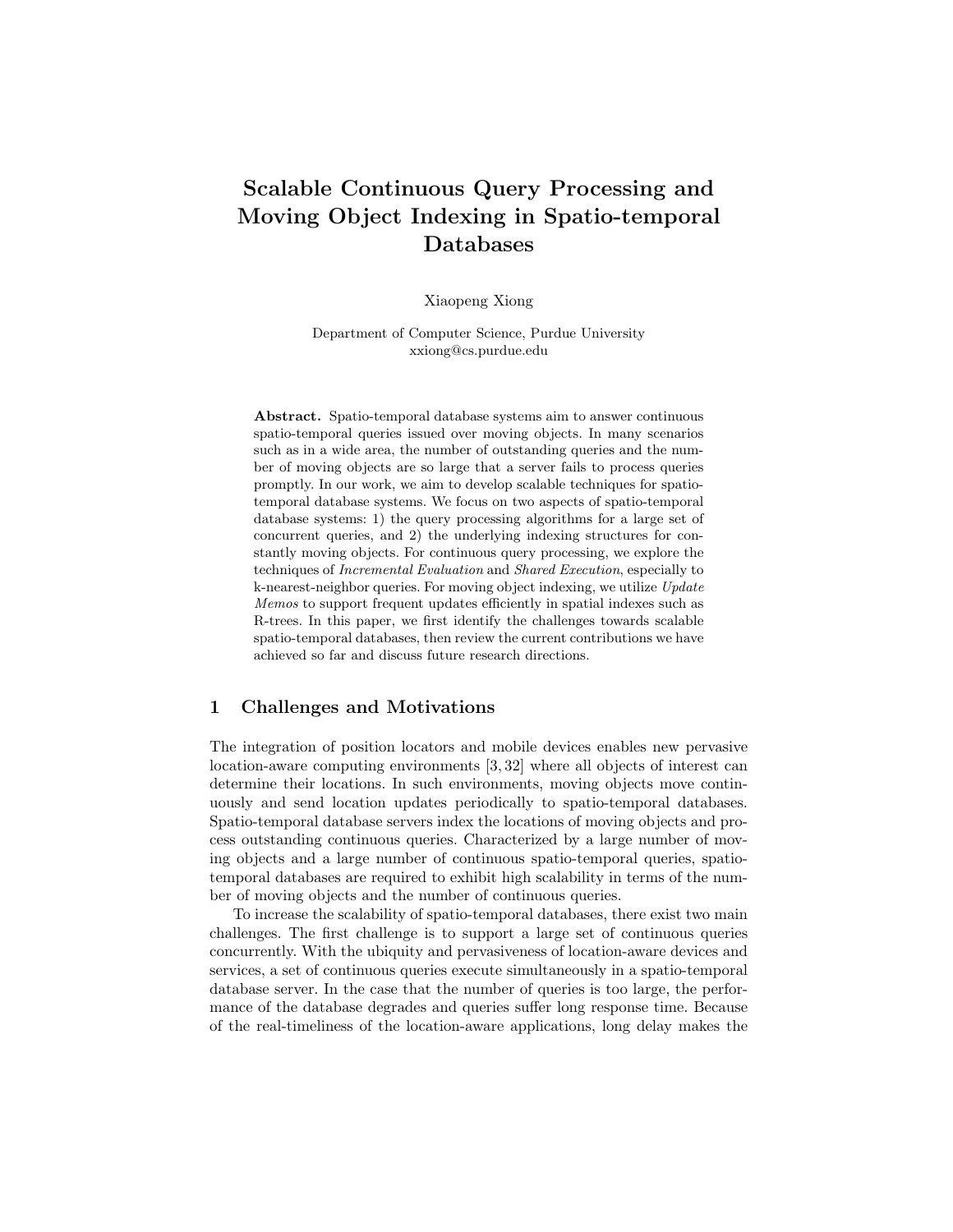query answers obsolete. Therefore, new query processing algorithms addressing both efficiency and scalability are required for answering a set of concurrent spatio-temporal queries.

The second challenge for building scalable spatio-temporal databases is to index moving objects efficiently. Building indexes on moving objects can facilitate significantly query processing in spatio-temporal databases. However, due to the dynamic property of moving objects, the underlying indexing structures will receive numerous updates during a short period of time. Given the fact that update processing is costly, traditional spatial indexes may not be applied directly to spatio-temporal databases. This situation calls for new indexing techniques supporting frequent updates.

The above two challenges motivate us to develop scalable techniques for both continuous query processing and moving object indexing in spatio-temporal databases. Specifically, we propose the SEA-CNN algorithm for evaluating a large set of continuous k-Nearest-Neighbor queries. While SEA-CNN addresses continuous k-nearest-neighbor queries, it has potential to extend to other types of queries. Meanwhile, we propose the RUM-tree for indexing moving objects by enhancing the standard R-trees with Update Memos. The update scheme utilized in the RUM-tree can be applied to other indexes to improve their update performance.

In the rest of the paper, we review our research works conducted so far and discuss future Ph.D. research directions.

# 2 Current PhD Contributions

In this section, we review the contributions we have achieved to build highly scalable spatio-temporal database management systems. The efforts focus on two aspects: (1) Continuous query processing, especially, k-Nearest-Neighbor query processing and (2) Moving object indexing. For each aspect, we first summarize the related works and then generalize our current work. In the following discussion, we assume a two-dimensional environment where objects move continuously and their locations are sampled to the server from time to time. However, the proposed techniques can be applied to higher dimensional environments as well.

### 2.1 SEA-CNN: Shared Execution Algorithm for Continuous k-Nearest Neighbor Queries

Related Work. The scalability in spatio-temporal queries has been addressed recently in [9, 19, 23, 34, 39, 54]. The main idea is to provide the ability to evaluate concurrently a set of continuous spatio-temporal queries. Specifically, these algorithms work for stationary range queries [9, 39], distributed systems [19], or continuous range queries [34, 54]. Utilizing a shared-execution paradigm as a means to achieve scalability has been used successfully in many applications, e.g., in NiagaraCQ [14] for web queries, in PSoup [12, 13] for streaming queries, and in SINA [34] for continuous spatio-temporal range query. However, to our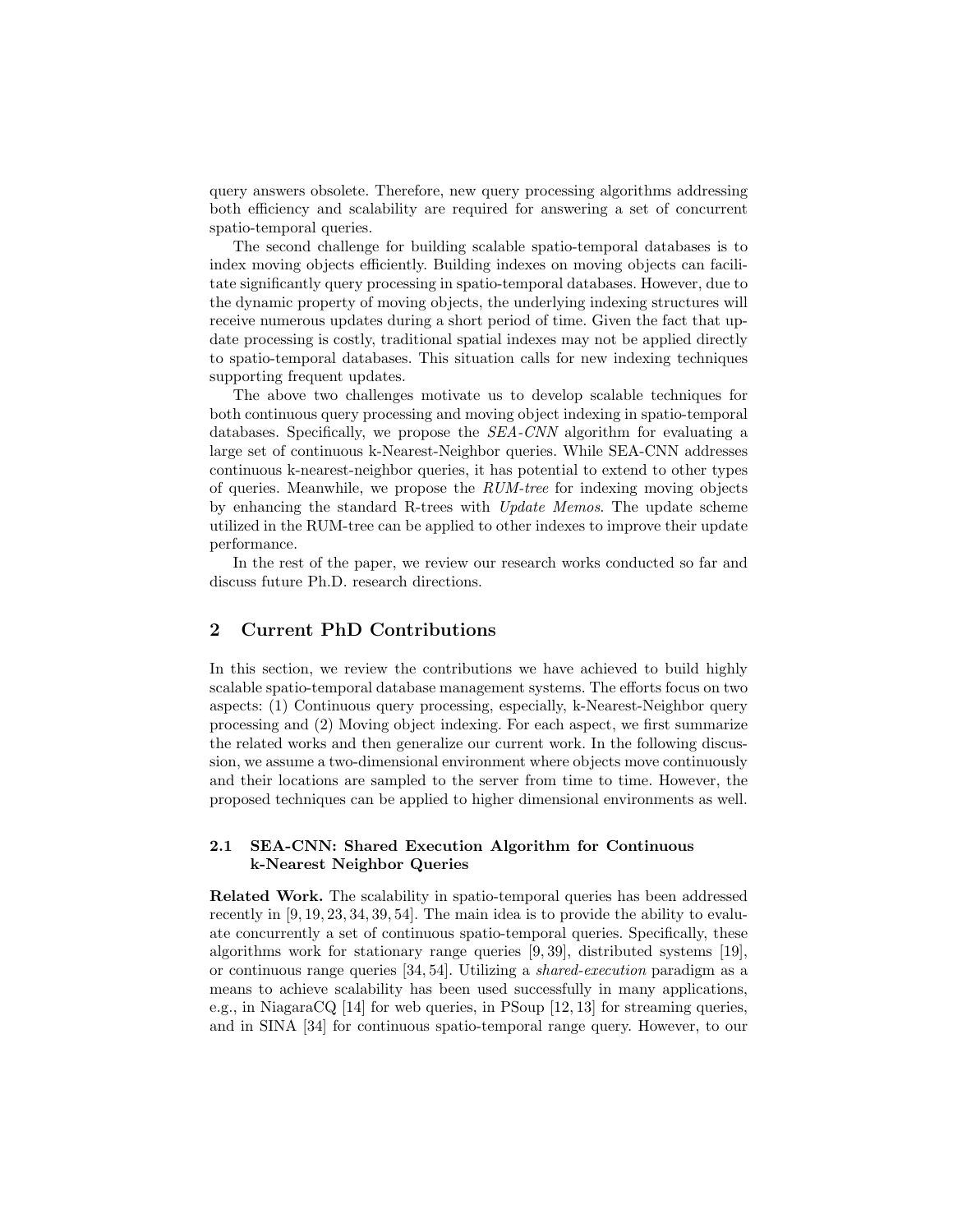best knowledge, there has no former work that addresses the scalability issue of k-Nearest-Neighbor queries.

K-nearest-neighbor queries are well-studied in traditional databases (e.g., see [21, 26, 36, 41]). The main idea is to traverse a static R-tree-like structure [20] using "branch and bound" algorithms. For spatio-temporal databases, a direct extension of traditional techniques is to use branch and bound techniques for TPR-tree-like structures [7, 29]. The TPR-tree family (e.g., [42, 43, 49]) indexes moving objects given their future trajectory movements. Continuous k-nearestneighbor queries (CkNN) are first addressed in [44] from the modeling and query language perspectives. Recently, three approaches have been proposed to address CkNN queries [22, 46, 48]. Mainly, these approaches are based on: (1) Sampling [46]. Snapshot queries are reevaluated with each location change of the moving query. At each evaluation time, the query may get benefit from the previous result of the last evaluation. (2) Trajectory [22, 48]. Snapshot queries are evaluated based on the knowledge of the future trajectory. Once the trajectory information is changed, the query needs to be reevaluated. However, the scalability issue of k-Nearest-Neighbor query has not been addressed by the above works yet.

Orthogonal but related to our work, are the recently proposed  $k$ -NN join algorithms [8, 51]. The k-nearest-neighbor join operation combines each point of one data set with its k-nearest-neighbors in another data set. The main idea is to use either an R-tree [8] or the so-called G-ordering [51] for indexing static objects from both data sets. Then, both R-trees or G-ordered sorted data from the two data sets are joined either with an R-tree join or a nested-loops join algorithm, respectively. The CkNN problem is similar in spirit to that of [8, 51]. However, we focus on spatio-temporal applications where both objects and queries are highly dynamic and continuously change their locations.

Our Contributions. In [53], we propose, SEA-CNN, a Shared Execution Algorithm for evaluating a large set of CkNN queries continuously. SEA-CNN introduces a general framework for processing large numbers of simultaneous CkNN queries. SEA-CNN is applicable to all mutability combinations of objects and queries, namely, SEA-CNN can deal with: (1) Stationary queries issued on moving objects (e.g., "Continuously find the three nearest taxis to my hotel"). (2) Moving queries issued on stationary objects (e.g., "Continuously report the 5 nearest gas stations while I am driving"). (3) Moving queries issued on moving objects (e.g., "Continuously find the nearest tank in the battlefield until I reach my destination"). In contrast to former work, SEA-CNN does not make any assumptions about the movement of objects, e.g., the objects' velocities and shapes of trajectories.

Unlike traditional snapshot queries, the most important issue in processing continuous queries is to maintain the query answer continuously rather than to obtain the initial answer. The cost of evaluating an initial query answer is amortized by the long running time of continuous queries. Thus, our objective in SEA-CNN is not to propose another kNN algorithm. In fact, any existing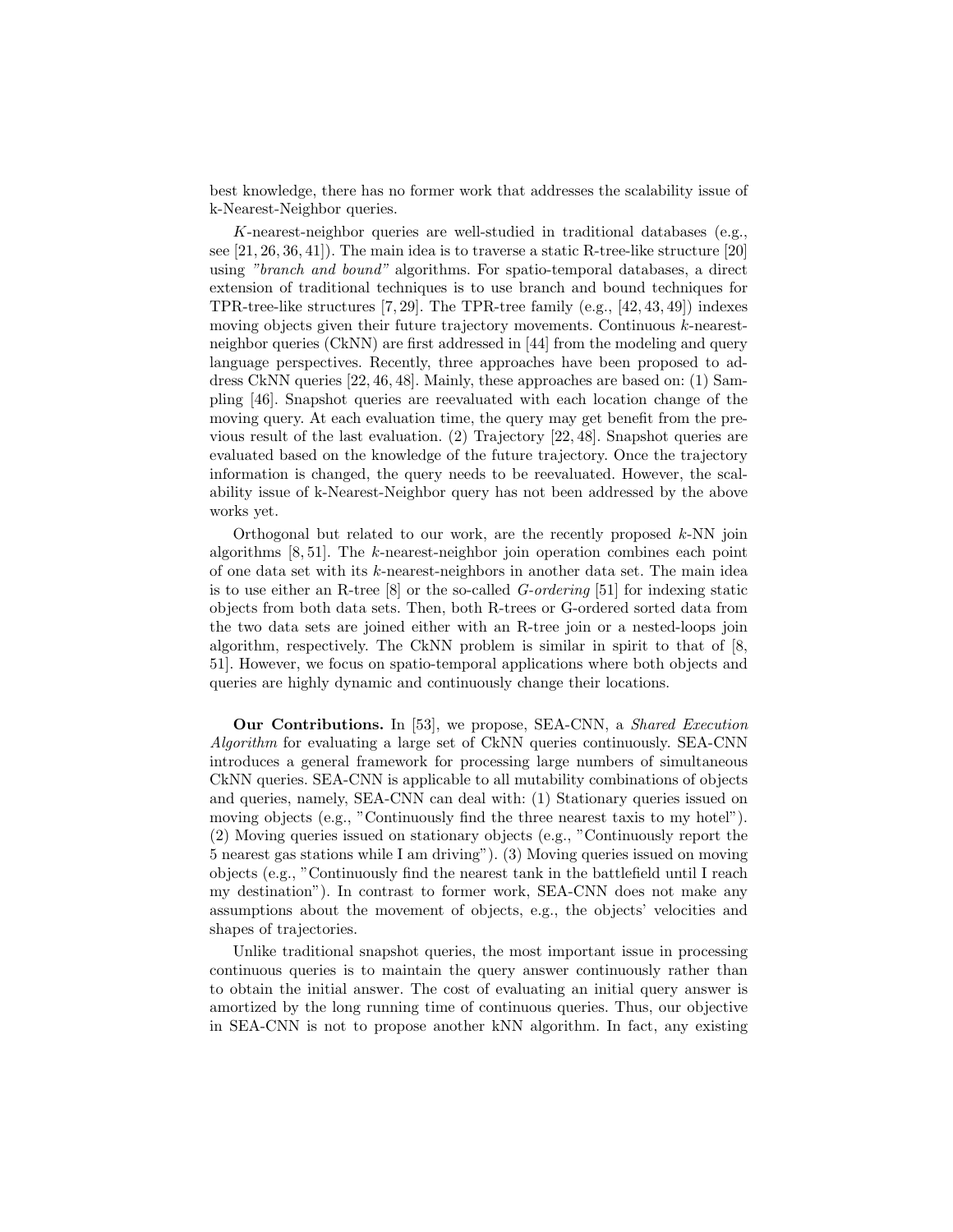algorithm for kNN queries can be utilized by SEA-CNN to initialize the answer of a CkNN query. In contrast, SEA-CNN focuses on maintaining the query answer continuously during the motion of objects/queries.

SEA-CNN is designed with two distinguishing features: (1) Incremental evaluation based on former query answers, and (2) Scalability in terms of the number of moving objects and the number of CkNN queries. Incremental evaluation entails that only queries whose answers are affected by the motion of objects or queries are reevaluated. SEA-CNN associates a searching region with each CkNN query. The searching region narrows the scope of a CkNN's reevaluation. The scalability of SEA-CNN is achieved by employing a *shared execution* paradigm on concurrently running queries. Shared execution entails that all the concurrent CkNNs along with their associated searching regions are grouped into a common query table. Thus, the problem of evaluating numerous CkNN queries reduces to performing a spatial join operation between the query table and the set of moving objects (the object table).

During the course of execution, SEA-CNN groups CkNN queries in a query table. Each entry stores the information of the corresponding query along with its searching region. Instead of processing the incoming update information as soon as they arrive, SEA-CNN buffers the updates and periodically flushes them into a disk-based structure. During the flushing of updates, SEA-CNN associates a searching region with each query entry. Then, SEA-CNN performs a spatial join between the moving objects table and the moving queries table.

By combining incremental evaluation and shared execution, SEA-CNN achieves both efficiency and scalability. In [53], we provide theoretical analysis of SEA-CNN in terms of its execution cost and memory requirements, and the effects of other tunable parameters. We also provide a comprehensive set of experiments demonstrating that, in comparison to other R-tree-based CkNN techniques, SEA-CNN is highly scalable and is more efficient in terms of I/O and CPU costs.

#### 2.2 RUM-tree: R-trees with Update Memos

Related Work. As one of the dominant choices for indexing spatial objects, the R-tree  $[20]$  and the R<sup>\*</sup>-tree  $[6]$  exhibit superior search performance in spatial databases. However, R-trees were originally designed for static data where updates rarely happen. The R-tree is not directly applicable to dynamic location-aware environments due to their costly update operation. To facilitate the processing of continuous spatio-temporal queries, for the past decade, many research efforts focus on developing indexes on spatio-temporal objects (e.g., see [33] for a survey). There are two main categories for indexing spatio-temporal objects: (1) trajectory-based, and (2) sampling-based. For the object trajectory based indexing, four approaches have been investigated: (1) Duality transformation (e.g., see [1, 16, 27, 37]), (2) Quad-tree-based methods (e.g., see [50]), (3) R-tree-based index structures (e.g., see [38, 39, 42, 43, 49]), and (4) B-tree-based structures [24]. For the sampling-based indexing, the Lazy-update R-tree (LUR-tree) [28] modifies the original R-tree structure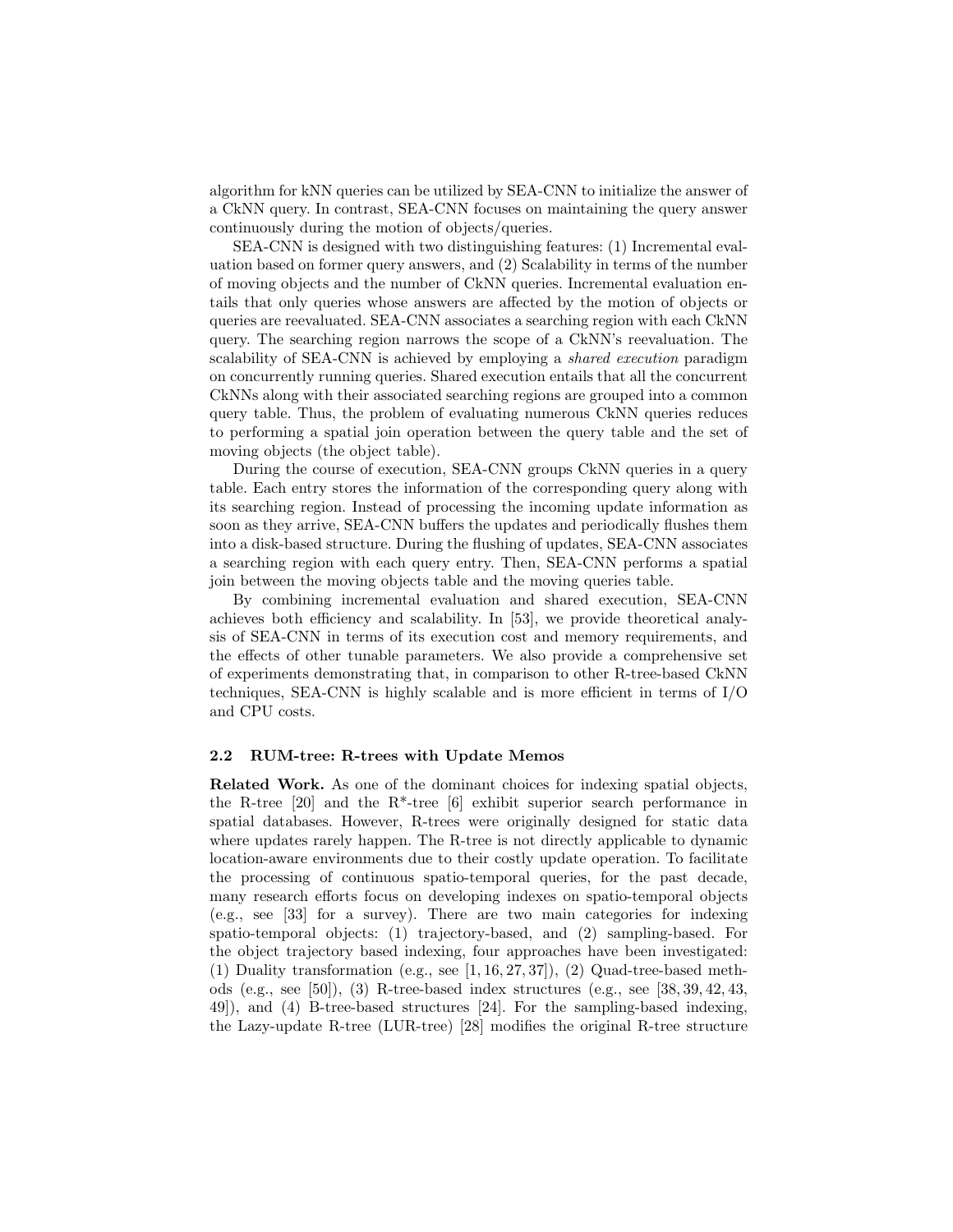to support frequent updates. A hash-based structure is used in [45, 47] where the space is partitioned into a set of overlapped zones. SETI [10] is a logical index structure that divides the space into non-overlapped zones. Grid-based structures have been used to maintain only the current locations of moving objects (e.g., see [19, 34, 53]). One common limitation of the above techniques is that the corresponding old entry has to be removed from the index when an update happens. On the contrary, one unique feature of our work is to allow old entries of an object co-exist with the latest entry.

Our Contributions. In [52], we propose the RUM-tree (stands for R-tree with Update Memo) that aims to minimize the update cost in R-trees. The main idea behind the RUM-tree is as follows. When an update happens, the old entry of the data item is not required to be removed. Instead, the old entry is allowed to co-exist with newer entries before it is removed later. In the RUM-tree, specially designed *Garbage Cleaners* are employed to periodically remove obsolete entries in bulks.

In the RUM-tree, each leaf entry is assigned a *stamp* when the entry is inserted into the tree. The stamp places a temporal relationship among leaf entries, i.e., an entry with a smaller stamp was inserted before an entry with a larger stamp. Accordingly, the leaf entry of the RUM-tree is extended to enclose the identifier of the stored object and the assigned stamp number.

The RUM-tree maintains an auxiliary structure, termed the Update Memo (UM, for short). The main purpose of UM is to distinguish the obsolete entries from the latest entries. UM contains entries of the form:  $(\text{oid}, S_{\text{latest}}, N_{\text{old}})$ , where oid is an object identifier,  $S_{latest}$  is the stamp of the latest entry of the object oid, and  $N_{old}$  is the maximum number of *obsolete* entries for the object oid in the RUM-tree. As an example, a UM entry  $(O_{99}, 1000, 2)$  entails that in the RUM-tree there exist at most two *obsolete* entries for the object  $O_{99}$ , and that the *latest* entry of  $O_{99}$  bears the *stamp* of 1000. To accelerate searching, the update memo is hashed on the oid attribute.

The RUM-tree employs Garbage Cleaners to limit the number of obsolete entries in the tree and to limit the size of UM. The garbage cleaner deletes the obsolete entries lazily and in batches. Deleting lazily means that obsolete entries are not removed immediately; Deleting in batches means that multiple obsolete entries in the same leaf node are removed at the same time.

We explore two mechanisms of garbage cleaning in the RUM-tree. The first mechanism of garbage cleaning makes use of the notion of cleaning tokens. A cleaning token is a logical token that traverses all leaf nodes of the RUM-tree horizontally. The token is passed from one leaf node to the next every time when the RUM-tree receives a certain number of updates. The node holding a cleaning token inspects all entries in the node and cleans its obsolete entries, and then passes the token to the next leaf node after I updates. To locate the next leaf node quickly, the leaf nodes of the RUM-tree are doubly-linked in cycle. To speed up the cleaning process, multiple cleaning tokens may work in parallel in the garbage cleaner. In this case, each token serves a subset of the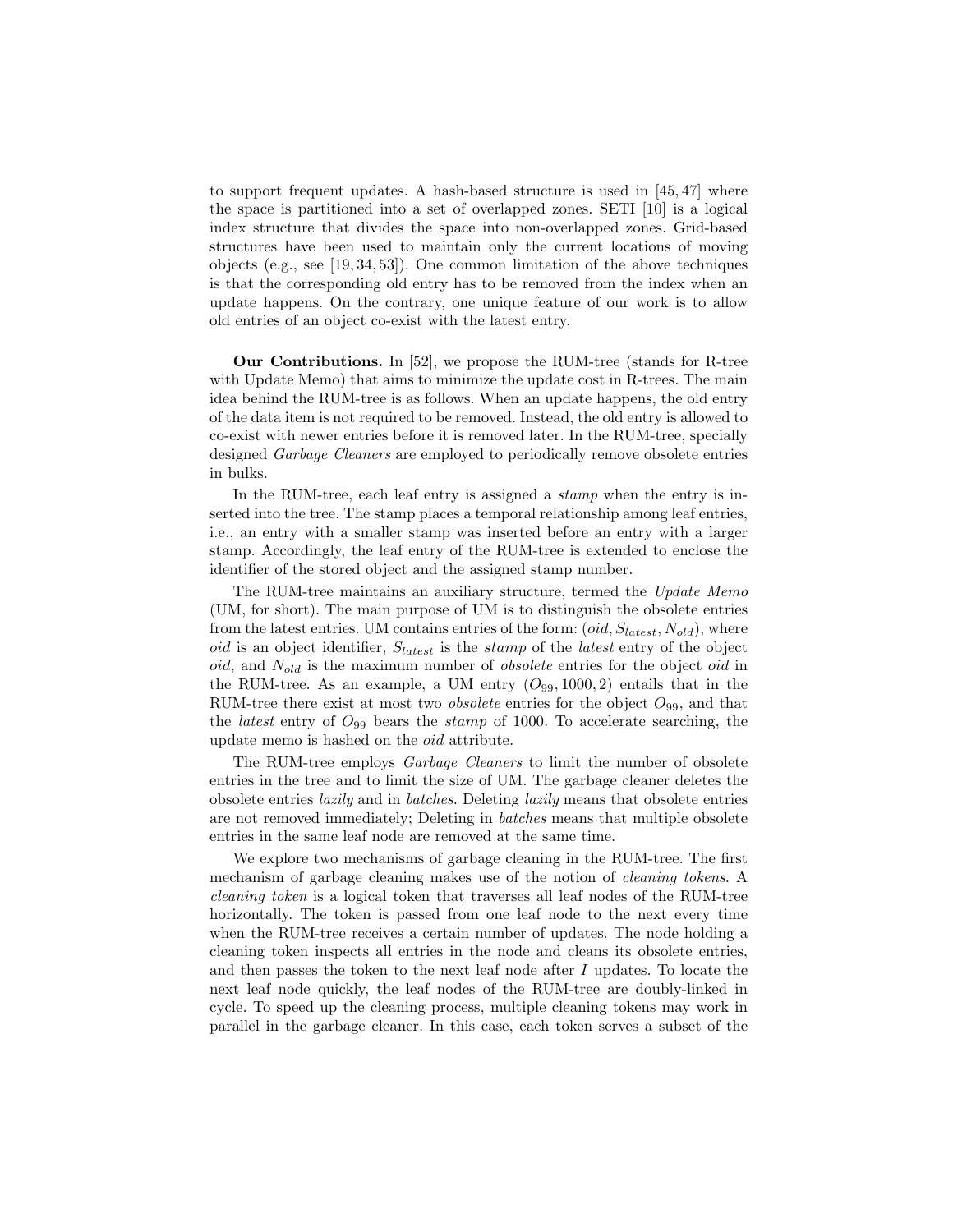leaf nodes. Besides the cleaning tokens, another clean-upon-touch mechanism of garbage cleaning is performed whenever a leaf node is accessed during an insert/update. As a side effect of insert/update, such clean-upon-touch process does not incur extra disk accesses. When working with the cleaning tokens, the clean-upon-touch reduces the garbage ratio and the size of UM dramatically.

With *garbage cleaners*, the size of UM is kept rather small and can practically fit in main memory of nowadays machines. To check whether an RUM-tree entry is an obsolete entry or not, we just need to compare the stamp number of entry with the  $S_{latest}$  of the corresponding UM entry. If the two values are equivalent, the RUM-tree entry is the latest entry for the object. Otherwise, the entry is an obsolete entry.

The Update Memo eliminates the need to delete the old data item from the index during an update. Therefore, the total cost for update processing is reduced dramatically. The RUM-tree has the following distinguishing advantages: (1) The RUM-tree achieves significantly lower update cost than other R-tree variants while offering similar search performance; (2) The update memo is much smaller than the secondary index used in other approaches, e.g., in [28, 30]. The *qarbage* cleaner guarantees an upper-bound on the size of the Update Memo making it practically suitable for main memory; (3) The update performance of the RUMtree is stable with respect to the changes between consecutive updates, to the extents of moving objects, and to the number of moving objects.

In [52], we present the RUM-tree along with the associated update, insert, delete and range search algorithms inside the RUM-tree. We design a garbage cleaner based on the concept of cleaning tokens to remove obsolete entries efficiently. Further, we theoretically analyze the update costs for the RUM-tree and for other R-tree variants employing top-down or bottom-up update approaches. We also derive an upper-bound on the size of the Update Memo. Furthermore, we conduct a comprehensive set of experiments. The experimental results indicate that the RUM-tree outperforms other R-tree variants, e.g.,  $R^*$ -tree [6] and FUR-tree [30], by up to a factor of eight in the presence of frequent updates.

# 3 Future Research Directions

There are still many research issues that can be extended from our current work. The future work can be generalized in the following two aspects.

#### 3.1 Continuous Query Processing

Alternative Underlying Indexing Structure. In our current work, the SEA-CNN framework utilizes a grid-based structure to index the current locations of moving objects. In this case, auxiliary indexing structures are required to index the identifiers of both objects and queries. In this research direction, we aim to utilize a more efficient underlying index structure in the SEA-CNN to further boost the query processing. Specifically, we plan to incorporate the memo-based techniques as employed in the RUM-tree into the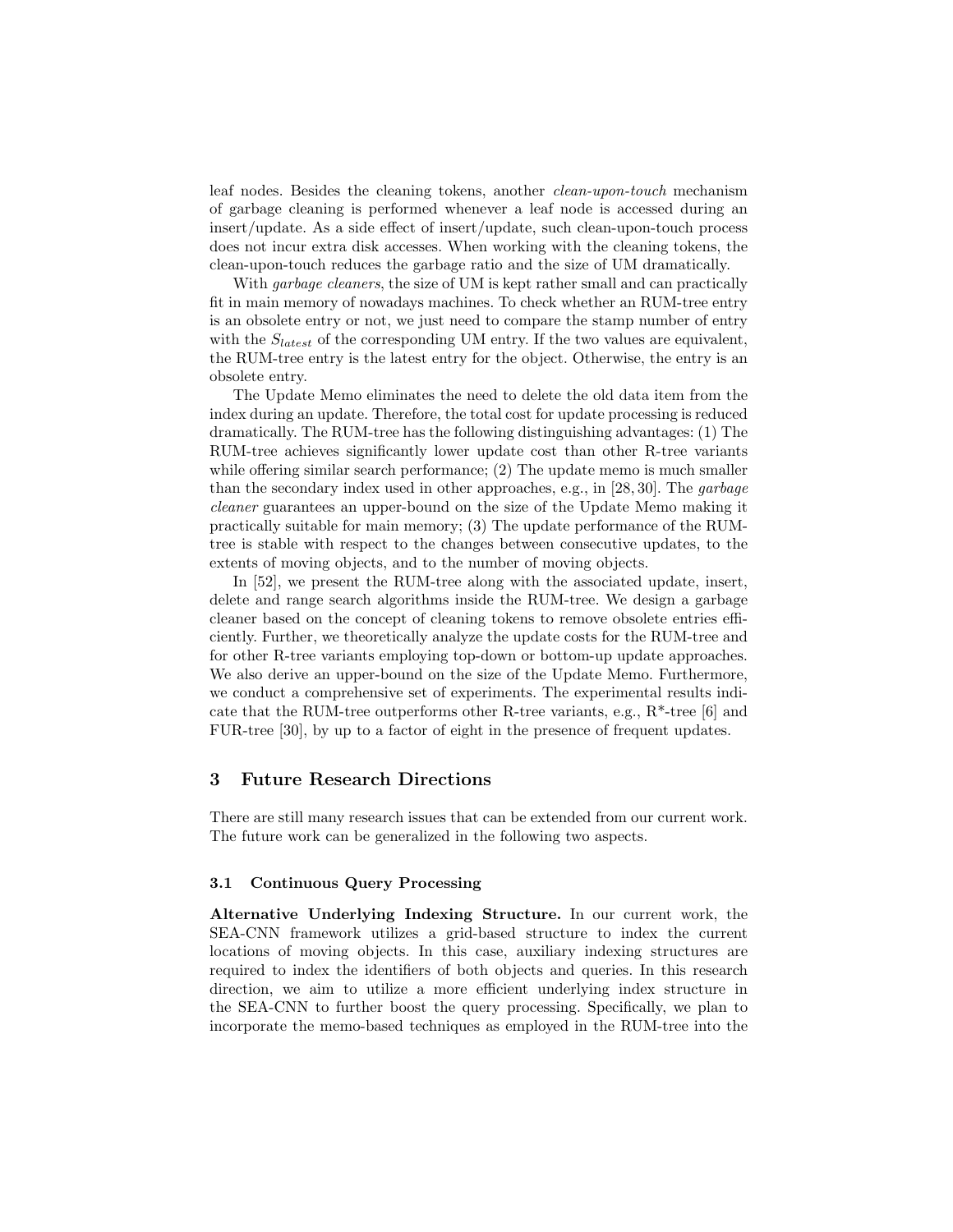grid-based structure to avoid the overhead of auxiliary indexes. In this way, we expect the performance of SEA-CNN can be further improved.

Historical and Predicative Queries. Currently, the SEA-CNN framework mainly supports NOW queries, namely, queries only ask for the current status of moving objects. In this research direction, we plan to extend the SEA-CNN framework to support queries that require historical information and future movement predication. To support historical query, SEA-CNN should be coped with efficient indexing structures applicable for historical search. To support future query, SEA-CNN needs to be extended from the sample-based model to the trajectory-based model, thus future movement can be predicted based on the trajectory information.

#### 3.2 Moving Object Indexing

Crash recovery. In this direction, we address the issue of recovering the RUM-tree in the case of system failure. When the system crashes, the information in the update memo is lost. Therefore, our goal is to rebuild the update memo based on the tree on disk. Since the recovery problem is closely related to the logging problem, we aim to design different recovery algorithms based on various logging policies.

Concurrency control. Concurrency control in standard R-trees is provided by Dynamic Granular Locking (DGL) [11]. In this direction, we aim to extend the DGL to support concurrency accesses in the RUM-tree. We investigate the throughput of the RUM-tree under concurrency accesses and compare the performance with other R-tree variants.

**Bulk updates.** Bulk loading  $[18, 25, 31, 40]$  and bulk insertions  $[2, 5, 15, 17]$ in R-trees have been explored during the last decade. However, none of the previous works addresses the issue of updating indexed R-tree entries in bulk manners. The main reason is that for a set of updates that will go to the same R-tree node, the corresponding old entries are most likely to reside in different R-tree nodes. Identifying these R-tree nodes containing old entries causes high overhead. On the contrary, reducing an update operation to an insert operation enables the RUM-tree to support bulk updates efficiently. Since there are no deletions of old entries, bulk updates in the RUM-tree can be performed in a way similar to bulk insertions in ordinary R-trees. In this research direction, we aim to propose efficient and scalable bulk update approaches based on the RUM-tree structure.

Extensions to Other Indexing Structures. The proposed update memo inside the RUM-tree is general in the sense that it is not limited to the R-trees, or limited to spatial indexes. The update scheme employed by the RUM-tree can potentially be applied to many other spatial and non-spatial indexes to enhance their update performance. Currently, we are investigating the update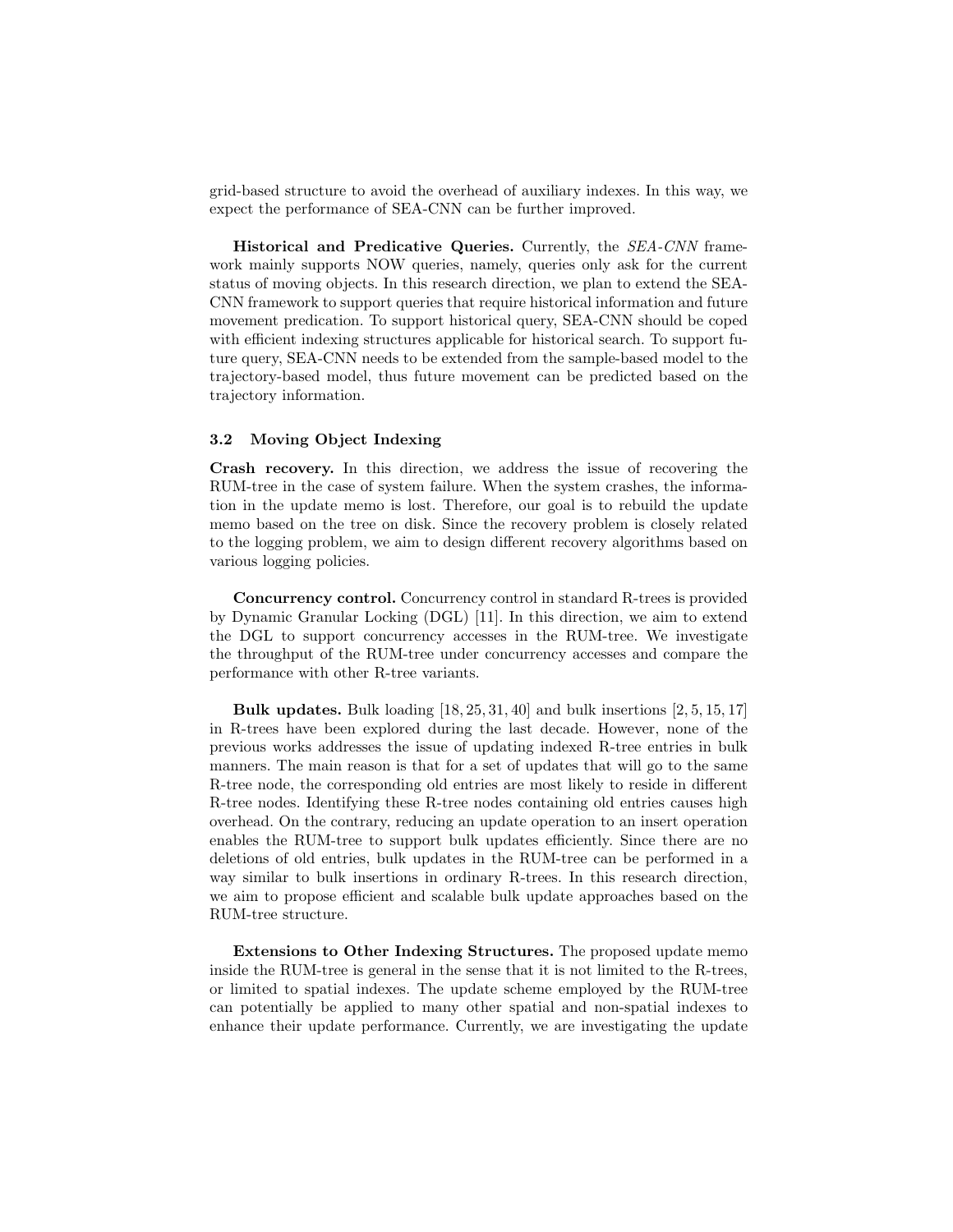performance of the enhanced Grid File [35] by applying an update memo to the original structure. In the near future, we plan to apply our techniques to more index structures, e.g., SP-GiST [4] and B-trees.

### 4 Acknowledgements

This work is supported in part by the National Science Foundation under Grants IIS-0093116 and IIS-0209120.

# References

- 1. Pankaj K. Agarwal, Lars Arge, and Jeff Erickson. Indexing Moving Points. In PODS, May 2000.
- 2. Ning An, Kothuri Venkata Ravi Kanth, and Siva Ravada. Improving performance with bulk-inserts in oracle r-trees. In VLDB, 2003.
- 3. Walid G. Aref, Susanne E. Hambrusch, and Sunil Prabhakar. Pervasive Location Aware Computing Environments (PLACE). http://www.cs.purdue.edu/place/.
- 4. Walid G. Aref and Ihab F. Ilyas. SP-GiST: An Extensible Database Index for Supporting Space Partitioning Trees. Journal of Intelligent Information Systems  $J\text{IIS}, 17(2-3), 2001.$
- 5. Lars Arge, Klaus Hinrichs, Jan Vahrenhold, and Jeffrey Scott Vitter. Efficient bulk operations on dynamic r-trees. Algorithmica, 33(1), 2002.
- 6. Norbert Beckmann, Hans-Peter Kriegel, Ralf Schneider, and Bernhard Seeger. The R\*-Tree: An Efficient and Robust Access Method for Points and Rectangles. In SIGMOD, 1990.
- 7. Rimantas Benetis, Christian S. Jensen, Gytis Karciauskas, and Simonas Saltenis. Nearest Neighbor and Reverse Nearest Neighbor Queries for Moving Objects. In IDEAS, 2002.
- 8. Christian Bohm and Florian Krebs. The k-Nearest Neighbor Join: Turbo Charging the KDD Process. In Knowledge and Information Systems (KAIS), in print, 2004.
- 9. Ying Cai, Kien A. Hua, and Guohong Cao. Processing Range-Monitoring Queries on Heterogeneous Mobile Objects. In Mobile Data Management, MDM, 2004.
- 10. V. Prasad Chakka, Adam Everspaugh, and Jignesh M. Patel. Indexing Large Trajectory Data Sets with SETI. In Proc. of the Conf. on Innovative Data Systems Research, CIDR, 2003.
- 11. Kaushik Chakrabarti and Sharad Mehrotra. Dynamic granular locking approach to phantom protection in r-trees. In ICDE, 1998.
- 12. Sirish Chandrasekaran and Michael J. Franklin. Streaming Queries over Streaming Data. In VLDB, 2002.
- 13. Sirish Chandrasekaran and Michael J. Franklin. Psoup: a system for streaming queries over streaming data. VLDB Journal, 12(2), 2003.
- 14. Jianjun Chen, David J. DeWitt, Feng Tian, and Yuan Wang. NiagaraCQ: A Scalable Continuous Query System for Internet Databases. In SIGMOD, 2000.
- 15. Li Chen, Rupesh Choubey, and Elke A. Rundensteiner. Bulk-insertions into r-trees using the small-tree-large-tree approach. In GIS, 1998.
- 16. Hae Don Chon, Divyakant Agrawal, and Amr El Abbadi. Storage and Retrieval of Moving Objects. In Mobile Data Management, January 2001.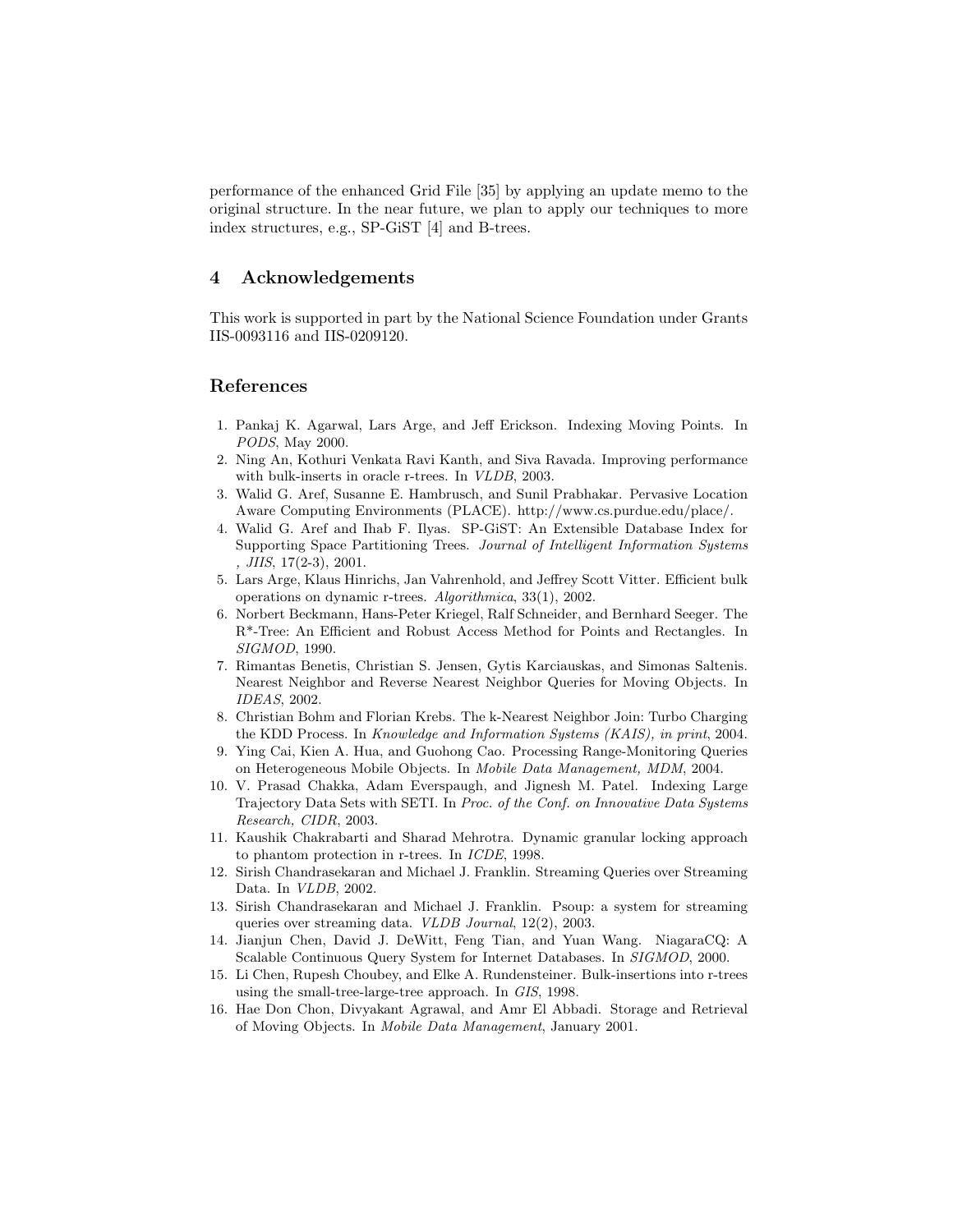- 17. Rupesh Choubey, Li Chen, and Elke A. Rundensteiner. Gbi: A generalized r-tree bulk-insertion strategy. In SSD, 1999.
- 18. Jochen Van den Bercken, Bernhard Seeger, and Peter Widmayer. A generic approach to bulk loading multidimensional index structures. In VLDB, 1997.
- 19. Bugra Gedik and Ling Liu. MobiEyes: Distributed Processing of Continuously Moving Queries on Moving Objects in a Mobile System. In EDBT, 2004.
- 20. Antonin Guttman. R-Trees: A Dynamic Index Structure for Spatial Searching. In SIGMOD, 1984.
- 21. Gsli R. Hjaltason and Hanan Samet. Distance browsing in spatial databases. TODS, 24(2), 1999.
- 22. Glenn S. Iwerks, Hanan Samet, and Ken Smith. Continuous K-Nearest Neighbor Queries for Continuously Moving Points with Updates. In VLDB, 2003.
- 23. Glenn S. Iwerks, Hanan Samet, and Kenneth P. Smith. Maintenance of Spatial Semijoin Queries on Moving Points. In VLDB, 2004.
- 24. Christian S. Jensen, Dan Lin, and Beng Chin Ooi. Query and Update Efficient B+-Tree Based Indexing of Moving Objects. In VLDB, 2004.
- 25. Ibrahim Kamel and Christos Faloutsos. On packing r-trees. In CIKM, 1993.
- 26. Norio Katayama and Shin'ichi Satoh. The SR-tree: An Index Structure for High-Dimensional Nearest Neighbor Queries. In SIGMOD, May 1997.
- 27. George Kollios, Dimitrios Gunopulos, and Vassilis J. Tsotras. On Indexing Mobile Objects. In PODS, 1999.
- 28. Dongseop Kwon, Sangjun Lee, and Sukho Lee. Indexing the Current Positions of Moving Objects Using the Lazy Update R-tree. In Mobile Data Management, MDM, 2002.
- 29. Iosif Lazaridis, Kriengkrai Porkaew, and Sharad Mehrotra. Dynamic Queries over Mobile Objects. In EDBT, 2002.
- 30. Mong-Li Lee, Wynne Hsu, Christian S. Jensen, and Keng Lik Teo. Supporting Frequent Updates in R-Trees: A Bottom-Up Approach. In VLDB, 2003.
- 31. Scott T. Leutenegger, J. M. Edgington, and Mario A. Lopez. Str: A simple and efficient algorithm for r-tree packing. In ICDE, 1997.
- 32. Mohamed F. Mokbel, Walid G. Aref, Susanne E. Hambrusch, and Sunil Prabhakar. Towards Scalable Location-aware Services: Requirements and Research Issues. In GIS, 2003.
- 33. Mohamed F. Mokbel, Thanaa M. Ghanem, and Walid G. Aref. Spatio-temporal Access Methods. IEEE Data Engineering Bulletin, 26(2), 2003.
- 34. Mohamed F. Mokbel, Xiaopeng Xiong, and Walid G. Aref. SINA: Scalable Incremental Processing of Continuous Queries in Spatio-temporal Databases. In SIGMOD, 2004.
- 35. J. Nievergelt, Hans Hinterberger, and Kenneth C. Sevcik. The Grid File: An Adaptable, Symmetric Multikey File Structure. TODS, 9(1), 1984.
- 36. Apostolos Papadopoulos and Yannis Manolopoulos. Performance of Nearest Neighbor Queries in R-Trees. In ICDT, 1997.
- 37. Jignesh M. Patel, Yun Chen, and V. Prasad Chakka. STRIPES: An Efficient Index for Predicted Trajectories. In SIGMOD, 2004.
- 38. Kriengkrai Porkaew, Iosif Lazaridis, and Sharad Mehrotra. Querying Mobile Objects in Spatio-Temporal Databases. In SSTD, Redondo Beach, CA, July 2001.
- 39. Sunil Prabhakar, Yuni Xia, Dmitri V. Kalashnikov, Walid G. Aref, and Susanne E. Hambrusch. Query Indexing and Velocity Constrained Indexing: Scalable Techniques for Continuous Queries on Moving Objects. IEEE Transactions on Computers, 51(10), 2002.